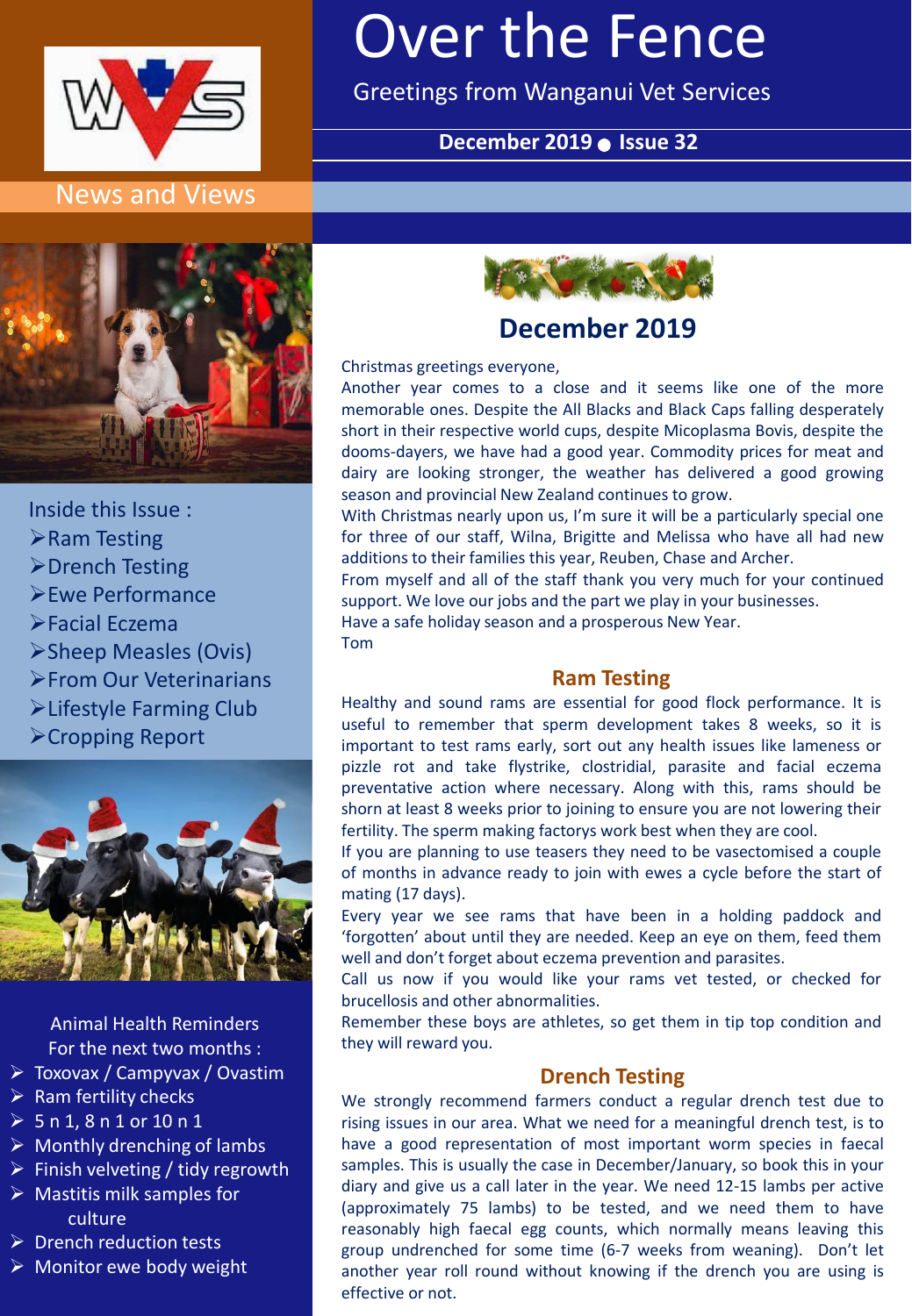





#### **Ewe Performance**

A resurgence in lamb prices occurred last year and is predicted to continue, so to ensure your farm gets the advantage it is important to be positioned to take full benefit of improving market conditions.

Now is the time to review how to improve the flock performance programme on your farm. Start planning now, well ahead of mating - we are here to work through solutions to help you achieve this.

One of the foundations of any sheep/lambing programme is avoiding losses due to abortion – Toxoplasma and Campylobacter being the two major causes. These disease organisms will likely be on your farm - recent national surveys have found Toxoplasma on all farms tested, with Campylobacter on 88% of these farms. Whether it's the small, unrecognised losses that continually undermine lambing performance, or sudden abortion storms, these diseases significantly affect productivity.



An effective vaccination programme can help avoid these losses and improve lambing performance. Every 1st time breeding ewe should receive 1-shot of Toxovax® and a 2 shot programme of Campyvax®4 prior to mating. These two vaccination programmes are the baseline of a successful flock performance plan on all sheep farms. Mixed age ewes do have losses from Campylobacter, so an annual booster is recommended on all properties, and especially when the 2-shot programme occurs as a hogget. In areas where there is a history or risk of Salmonella disease, the timing of vaccination is key. If enteric disease has been in your area, ensure the 2<sup>nd</sup> (booster) dose completes the 2-shot programme (into previously unvaccinated animals) at least 2 weeks prior to the highest risk period, usually late summer / autumn. Also, don't forget annual boosters to previously vaccinated animals.



A simple strategy to increase ewe fecundity, or the number of twinning ewes, is to use Ovastim. Lambing can be boosted quickly by an average of 20% by using an Ovastim plus programme prior to mating, and having farm

management and feed strategies in place will ensure the extra feed to have ewes in good condition and more lambs finished on time. A well planned and managed fecundity vaccination programme will provide you a very good return on the investment in the right situation

Talk to us about a sheep performance programme that will help ensure you gain the flock performance that you want, and take advantage of the high demand for lamb that is expected.





#### **Facial Eczema**

It is looking like a hot summer looming. With a little rain every now and then it will be ideal conditions for eczema again. As we know predicting eczema is like crystal ball gazing, but it is preventable.

We will be starting our spore counting service in January so we can keep a close eye on the trends in the region. We also routinely test grass for many different farmers now.

If you are bringing in grass, cut samples to 1 cm from ground, from about 10 different spots, 10 paces apart, until you have at least 60gms of grass. This is about a bread bag full.

The best advice we can give is make a plan and be decisive as in most cases eczema levels rise very quickly. If it feels like eczema weather it probably is eczema weather!

#### **Sheep Measles (Ovis)**

We have had a renewed push on Sheep Measles this year and Brenda Collins has put a lot of effort into contacting local farmers and rural dog owners. This has had a positive result, reducing Ovis incidence in the kill sheets of our local farmers. Dose your dogs with a tapewormer monthly. Insist visiting dogs are also treated at least 48 hours before arrival. Clean up sheep and goat carcasses. Talk to your neighbours about their control measures.

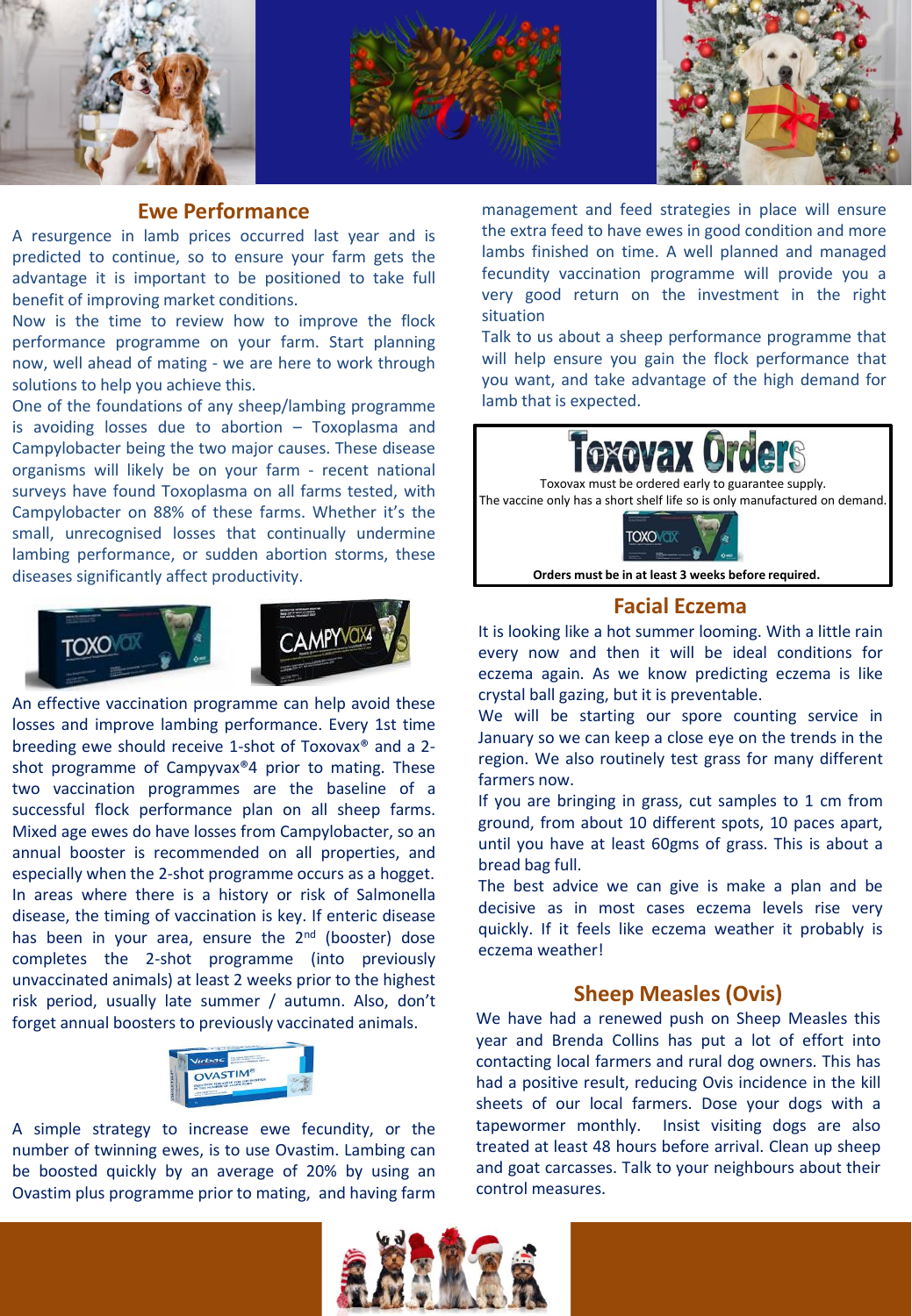

### **FROM OUR VETERINARIANS :**

#### **New Technique : Stifle Injury in Working Dogs**

Cruciate ligament disease is a common cause of lameness in dogs. When left untreated or only rest is chosen as a 'treatment', limb function deteriorates due to ongoing joint instability resulting in the development of severe arthritis. This will compromise capacity to work as well as the working life expectancy of your working dog.

Up until recently, we could only offer one surgery technique in which a synthetic ligament was used to mimic the function of the ruptured cruciate. This technique is relatively simple, but unfortunately, it has its limitations in active and large breed dogs. For these patients we often advised referral for more advanced surgery techniques performed by the specialists at Massey University Veterinary Teaching Hospital.

We're proud to announce that we are now able to offer a new surgery technique called 'Tibial Tuberosity Advancement' (TTA) to repair ruptured cruciate ligaments in dogs over 18kg. In contrast to the 'old technique', no attempt is made to restore the function of the ruptured ligament, instead the forces causing instability in the stifle are neutralised by use of 3D printed Titanium implants. Results have been great and most patients are weight bearing the day after surgery. By Dr Hein Stoop



#### **Heatstroke**

Heat stroke is when an animal is unable to cool down or maintain a normal body temperature for an extended period, without any infection. It is often caused by increased heat production (eg. exercise), high environment temperatures, and inadequate heat loss though panting. Some breeds or types of dogs are more at risk of heat stroke, such as brachycephalic dogs, large or giant breeds, obese dogs, thick coated dogs, and working dogs.



Consequences of Heatstroke:

- ➢ Decreased blood pressure
- $\triangleright$  Decreased blood flow to vital organs
- $\triangleright$  Organ damage including brain, heart, kidney, and liver, and brain swelling, leading to seizures, coma and death.

#### What will you see?

- ➢ Extreme panting
- ➢ Collapse
- ➢ Vomiting or diarrhoea
- $\triangleright$  Drunken gait, lack of coordination, weakness
- ➢ Drooling
- ➢ Change in alertness or consciousness
- ➢ Seizures
- ➢ Death can occur within 24 hours from secondary effects of the heat stroke

#### **What can you do if you suspect heat stroke in your dog?**

- $\triangleright$  Wet the dog down with cool water (not ice cold)
- $\triangleright$  Use a fan, air conditioning on high or the window down in the car to get air flow moving, this helps to disperse heat
- $\triangleright$  Cold packs wrapped in a towel can be placed in the armpits and groin areas (remove if the dog starts shivering)
- $\triangleright$  Offer cool water to the dog
- $\triangleright$  Get them to a vet as soon as possible

Quick recognition and owners starting cooling methods immediately are essential to successful treatment. You must get them to a vet as soon as possible. By Dr Gemma Pouls